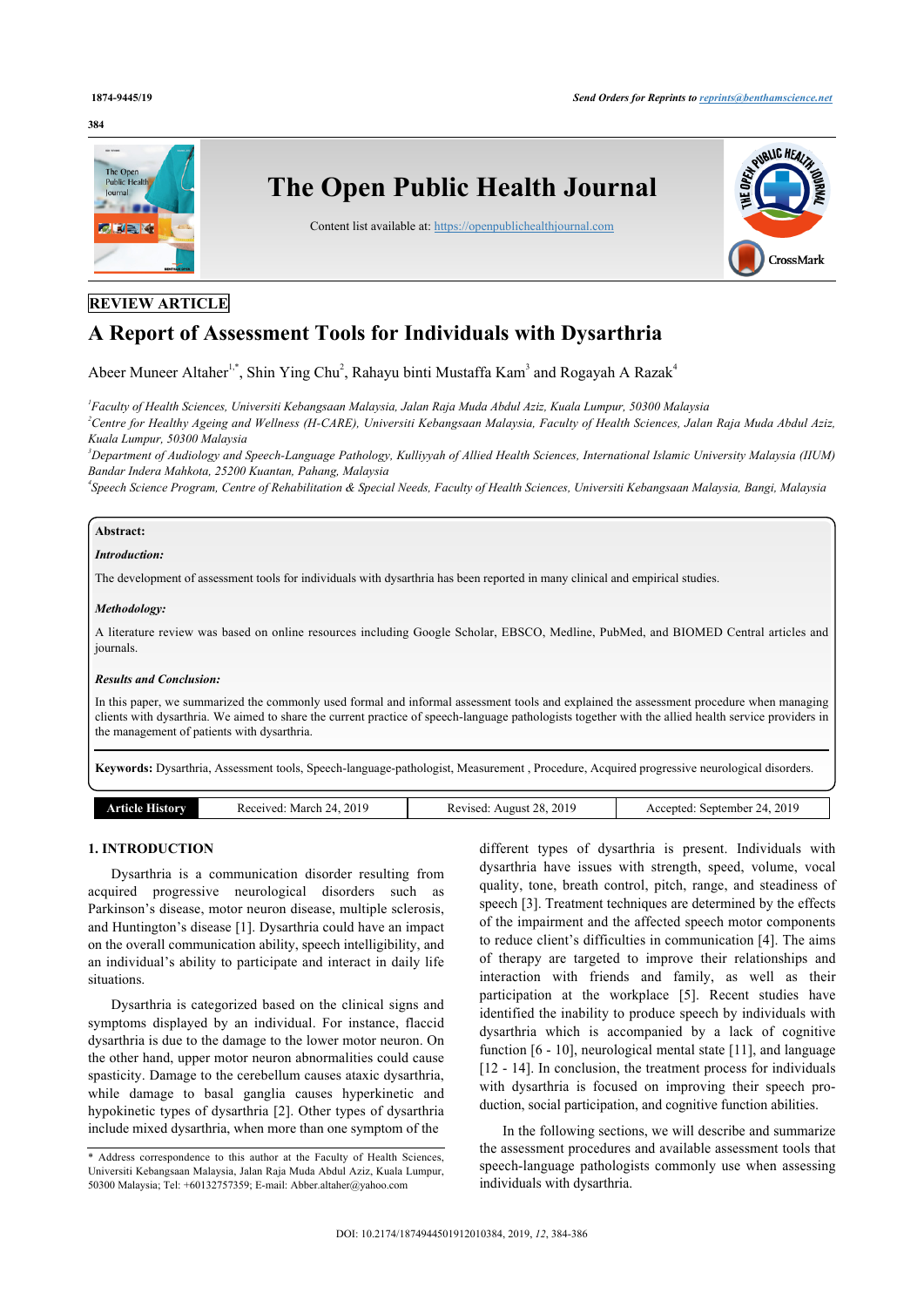## **2. THE GOALS OF DYSARTHRIA ASSESSMENT**

In general, the assessment focuses on the subsystems of speech, including respiration, phonatory, resonance, prosody, and articulation. At the same, speech-language pathologists also assess individuals with dysarthria's social participation and the need of daily activities as recommended by the World Health Organization (WHO) [[4](#page-2-3)].

## **3. DYSARTHRIA ASSESSMENT TYPICAL COMPO-NENTS**

## **3.1. Case History**

Case history usually consists of obtaining information about hearing, vision, swallowing, and language problems that patients have, followed by medication history which could include any side effects that they may face with certain medication. Other information includes patient's personal information such as information regarding family, education level, and patients' language proficiency in all language modalities. Patient's communication needs, as well as family's expectation for therapy, will be noted during the case history taking session.

## **3.2. Oral Motor Examination**

The oral motor assessment aims to assess the accuracy, range, strength, and speed of the lips, tongue, and jaw movements. The oral motor assessment consists of observation of the neck and facial muscle tone during non-speech "rest" state [\[15](#page-2-10)], by performing the cranial nerve exam to identify oral and facial symmetry. Tongue movement coordination, speed of motion, range of motion, and strength will be assessed by performing sequential motion rates and alternating motion rates [[16\]](#page-2-11). The speech-language pathologist may request the patient to perform sustained vowel prolongation ("aaaa") in order to assess the sufficiency of respiratory support.

#### **3.3. Speech Production Examination**

During the assessment, the speech-language pathologist will ask the patient to count (from 1-10), read aloud (word, phrase, sentence), and engage the patient in a brief spontaneous conversation. The aim is to understand the ability of patients to follow simple and complex instructions, whether there are any changes in pitch, tone, and loudness with the conversation, accuracy of speech production, speech rate (*i.e*., talking too slow or too fast) and speech intelligibility. At this stage, a variety of words used and sentence complexity were used as criteria to exclude the presence of apraxia of speech.

## **4. ASSESSMENT TOOLS**

The accurate diagnosis of the types of dysarthria is important in developing an effective treatment program for patients. At present, assessment tools used by speech-language pathologists could be divided into two types, namely formal and informal assessment tools[[17\]](#page-2-12). In this paper, we summarize the commonly used assessment tools that speechlanguage therapists used in clinic settings as presented in (Table **[1](#page--1-0)**). The most commonly used formal assessment tool by speech-language pathologists is the Frenchay Dysarthria Assessment (FDA) [\[18](#page-2-13), [19\]](#page-2-14). According to Duffy [\[20](#page-2-15)], the FDA

is the only standardized published test for the diagnosis of dysarthria. However, there are other assessment tools used for the diagnosis of dysarthria such as the Dysarthria Profile [[21](#page-2-16)], Dysarthric Speech [\[22](#page-2-17)], and Voice Handicap Index[[23](#page-2-18)]. Meanwhile, the informal assessment in terms of the oral motor examination is used alongside the formal assessment[[17](#page-2-12)]. Perceptual assessment continues to be the golden standard practice for speech-language pathologists when assessing patients with dysarthria [[24\]](#page-2-19). These perceptual judgments are subjective as the accuracy of the assessment finding depends on the clinicians' expertise in active listening and analysing the speech [[18,](#page-2-13) [19](#page-2-14)].

|  | Table 1. Assessment tools commonly used by speech- |  |  |  |
|--|----------------------------------------------------|--|--|--|
|  | language pathologists.                             |  |  |  |

| <b>Formal assessments</b>                                    | <b>Informal assessments</b>                                    |
|--------------------------------------------------------------|----------------------------------------------------------------|
| Frenchay Dysarthria Assessment [20]                          | Oral motor examination                                         |
| Dysarthria Profile [27]                                      | Client/significant other<br>ratings of social<br>participation |
| Therapy Outcome Measures [28]                                |                                                                |
| Voice Handicap Index [23]                                    |                                                                |
| Functional Communication Profile [29]                        |                                                                |
| Assessment of Intelligibility of Dysarthric<br>Speech $[30]$ |                                                                |
| Dysarthria Impact Profile [31]                               |                                                                |
| Intelligibility Rating Scale [20]                            |                                                                |
| Social -Networks [32]                                        |                                                                |

Another assessment protocol used by speech-language pathologists is to assess the effectiveness of communication abilities in social contexts [[25\]](#page-2-26). The idea is to incorporate the patient's communicative impairment, limitation of activities and participation restriction brought about by dysarthria [\[26\]](#page-2-27) and to improve these limitations through speech rehabilitation. When the speech-language pathologists have a clear understanding of the individuals' condition, the treatment can be carried out guided by the assessment's findings [\[18](#page-2-13)].

#### **4.1. Outcomes of the Assessment**

Through the formal and informal assessments, the speechlanguage pathologists could obtain their patient's speech characteristics and severity, the differential diagnosis between the types of dysarthria, and the identification of the presence of associated impairments such as dysphagia. Such information could be used to develop an individualized intervention plan with the patients and their family, or referral to other specialists such as physiotherapist or audiologist.

## **CONCLUSION AND FUTURE STUDIES DIRECTIONS**

In this paper, we described and summarized the current assessment tools for individuals with dysarthria. The procedure of a typical assessment of a patient is explained so that other allied health professionals could gain ideas on how speechlanguage pathologists assess individuals with dysarthria. It is recommended that individuals with dysarthria is assessed in a holistic manner, which includes formal and informal assessments, and to include their family members into the team of care providers with the incorporation of typical social situations. As allied health service providers, it is also